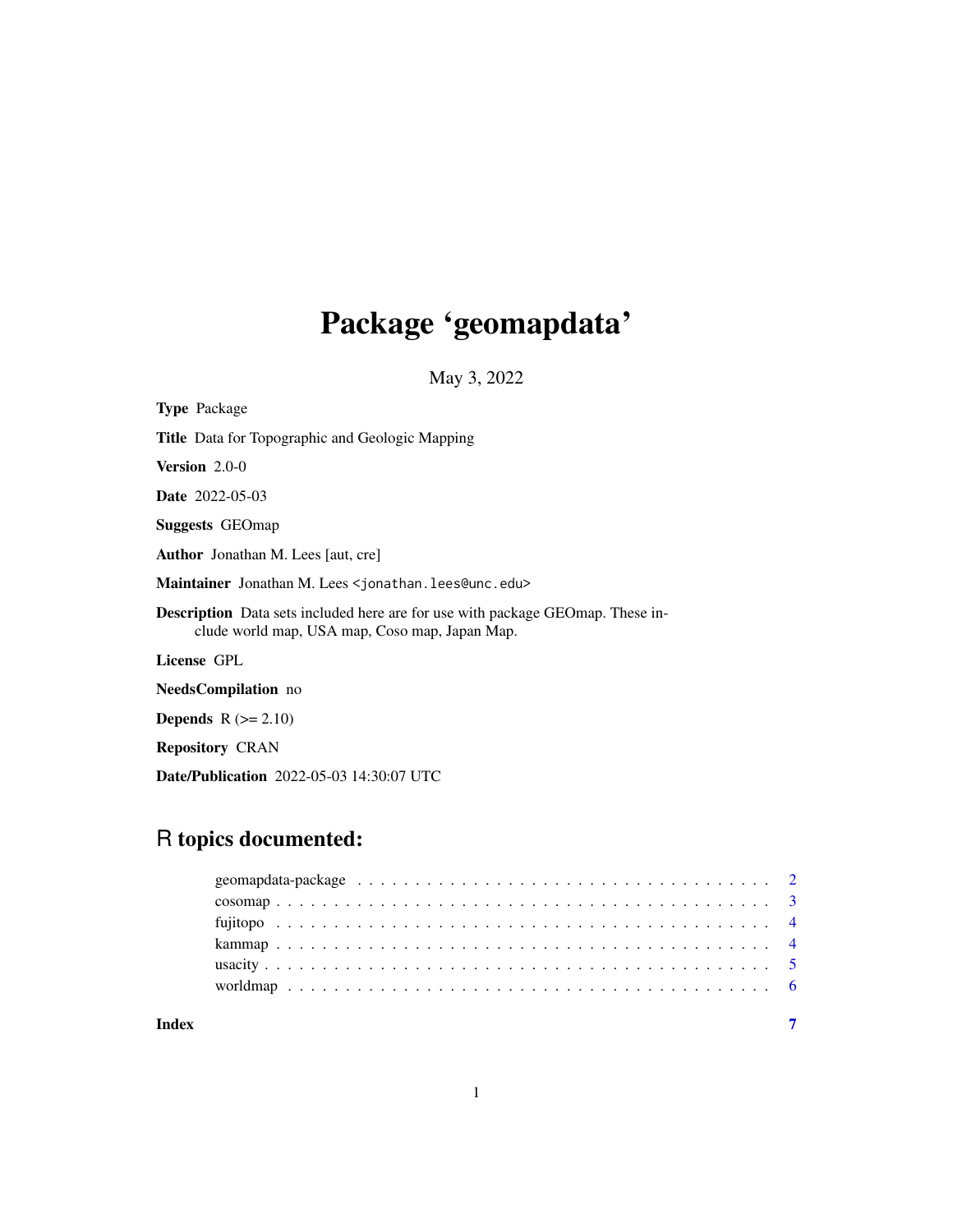<span id="page-1-0"></span>geomapdata-package *geomapdata*

#### Description

Topographic and Geologic Mapping

#### Details

| geomapdata |
|------------|
| Package    |
| $1.0 - 3$  |
| 2007-10-23 |
| GPL        |
|            |

Set of data for making Maps, Topographic Maps, Perspective plots, geological databases. These include: africa.bdy africa.cil africa.riv asia.bdy asia.cil asia.riv cosogeol cosomap ETOPO5 europe.bdy europe.cil europe.riv faults fujitopo hiways japmap kamaleutmap kammap meijimap namer.bdy namer.cil namer.pby namer.riv owens samer.bdy samer.cil samer.riv usacity USAmap worldcity worldmap

#### Author(s)

Jonathan M. Lees<jonathan.lees.edu> Maintainer:Jonathan M. Lees<jonathan.lees@unc.edu>

# References

Lees, J. M., Geotouch: Software for Three and Four Dimensional GIS in the Earth Sciences, Computers & Geosciences, 26, 7, 751-761, 2000.

#### See Also

GEOmap

#### Examples

data(worldmap)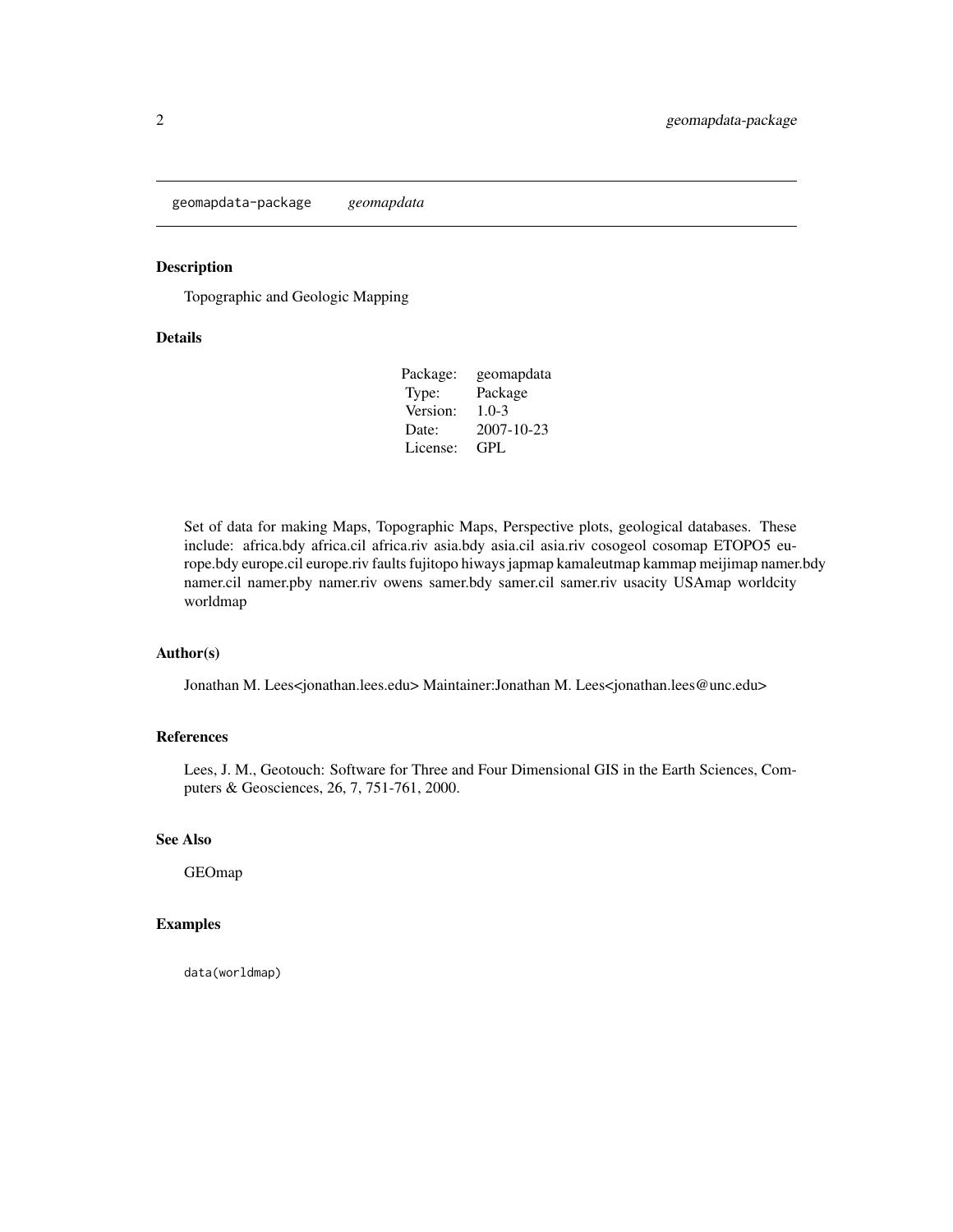<span id="page-2-0"></span>

#### Description

Coso Geothermal Region Faults and Geology

#### Usage

data(cosomap)

#### Format

List structure:

STROKES list(nam, num, index, col, style, code, LAT1, LAT2, LON1, LON2)

POINTS list(lat, lon)

PROJ list(type, LAT0, LON0, LAT1, LAT2, LATS, LONS, DLAT, DLON, FE, FN, name)

#### Details

Details from Tomographic inversion geographic base map.

#### References

Lees, J. M., Geotouch: Software for Three and Four Dimensional GIS in the Earth Sciences, Computers & Geosciences, 26, 7, 751-761, 2000.

#### Examples

```
data(cosomap)
data(faults)
data(hiways)
data(owens)
##
## Not run:
proj = cosomap$PROJ
plotGEOmapXY(cosomap, PROJ=proj, add=FALSE, ann=FALSE, axes=FALSE)
plotGEOmapXY(hiways, PROJ=proj, add=TRUE, ann=FALSE, axes=FALSE)
plotGEOmapXY(owens, PROJ=proj, add=TRUE, ann=FALSE, axes=FALSE)
plotGEOmapXY(faults, PROJ=proj, add=TRUE, ann=FALSE, axes=FALSE)
```

```
## End(Not run)
```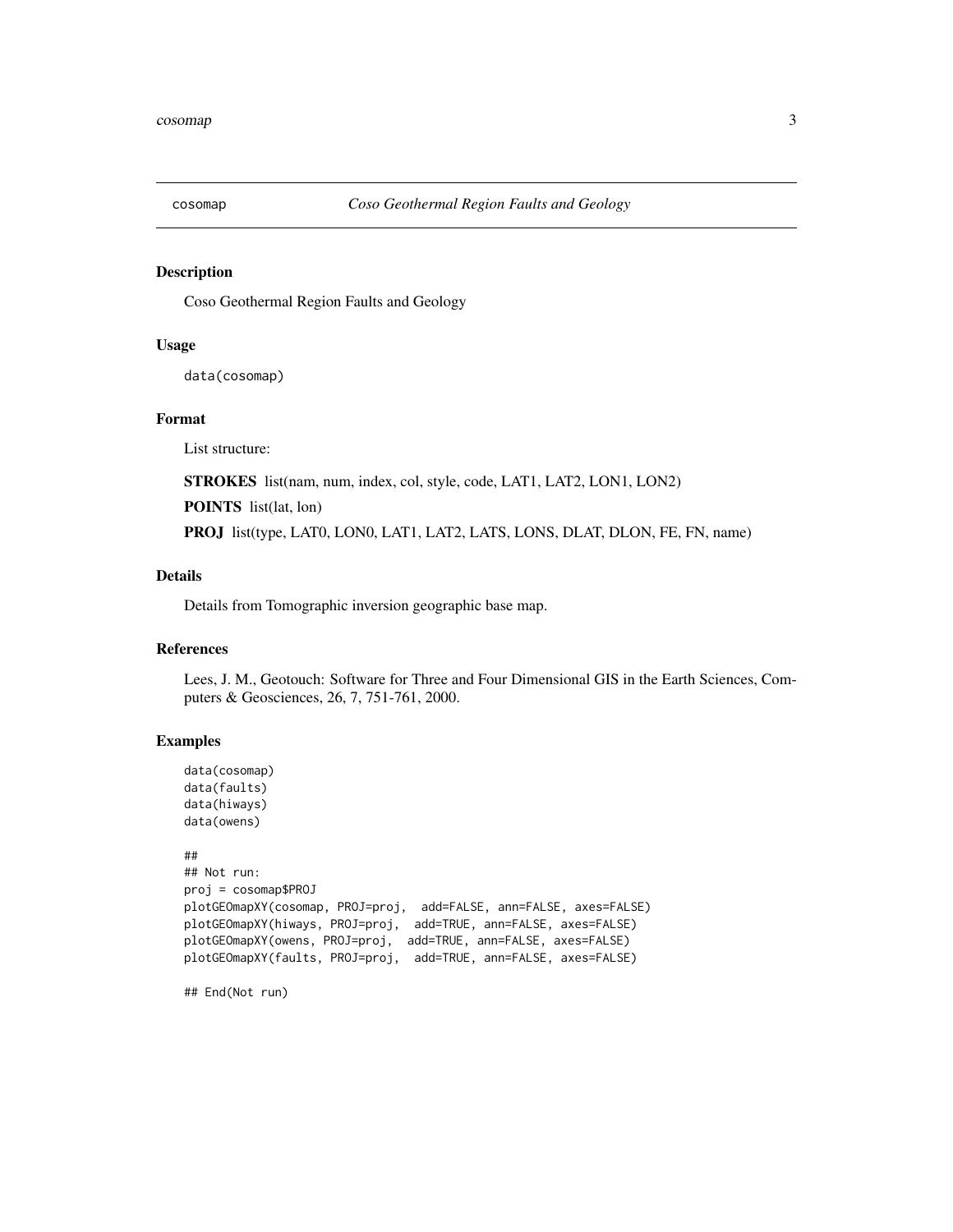<span id="page-3-0"></span>

## Description

Topography in Japan

#### Usage

data(fujitopo)

# Format

lat latitude

lon longitude

z elevation

# Details

This data comes as triplets of LAT-LON-Z

#### Source

Japan Meteriological Society

### Examples

```
data(fujitopo)
names(fujitopo)
## project to to x-y and plot
```
kammap *Maps in GEOmap*

#### Description

Maps of Kamchatka, Kamchatka and Aleutians, Meiji Seamounts, Japan

#### Usage

data(kammap)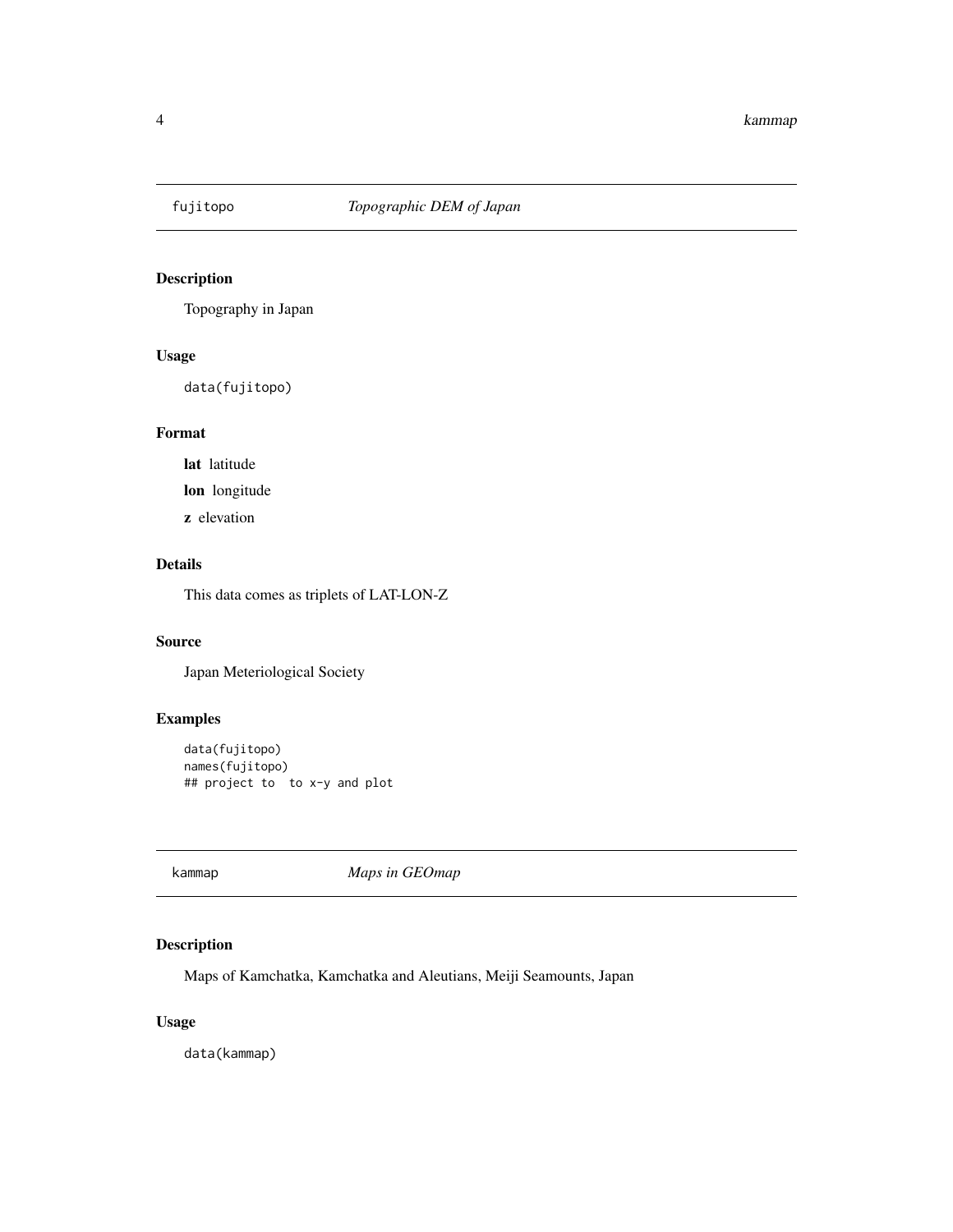#### <span id="page-4-0"></span> $\frac{1}{5}$  usacity

## Format

List structure:

STROKES list(nam, num, index, col, style, code, LAT1, LAT2, LON1, LON2)

POINTS list(lat, lon)

PROJ list(type, LAT0, LON0, LAT1, LAT2, LATS, LONS, DLAT, DLON, FE, FN, name)

#### Details

Boundary of Kamchatka, Aleutians and Meiji Seamounts.

#### Examples

data(kammap) ## maybe str(kammap) ; plot(kammap) ...

usacity *City Locations and Populations(USA)*

#### Description

point data set showing cities locations and populations.

#### Usage

data(usacity)

#### Format

name name of city

lat latitude

lon longitude

p population

#### Details

World cities have no population (yet).

#### Examples

```
data(usacity)
## maybe str(usacity) ; plot(usacity) ...
```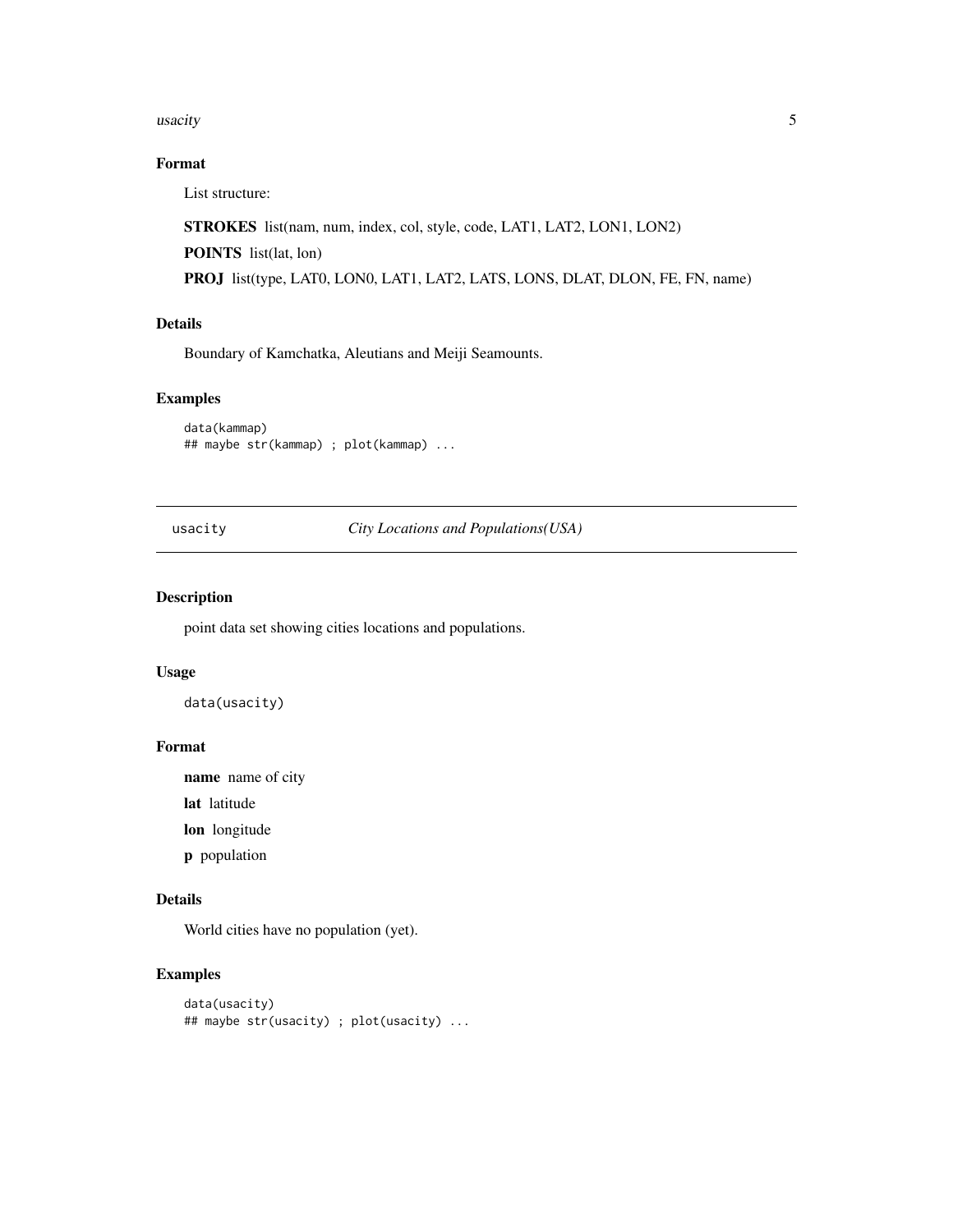<span id="page-5-0"></span>

#### Description

Global Maps of World and details of U.S.

#### Usage

data(worldmap)

#### Format

List structure:

STROKES list(nam, num, index, col, style, code, LAT1, LAT2, LON1, LON2)

POINTS list(lat, lon)

PROJ list(type, LAT0, LON0, LAT1, LAT2, LATS, LONS, DLAT, DLON, FE, FN, name)

#### Details

USAmap includes world as well as USA.

#### Examples

```
data(worldmap)
## maybe str(worldmap) ; plot(worldmap) ...
```